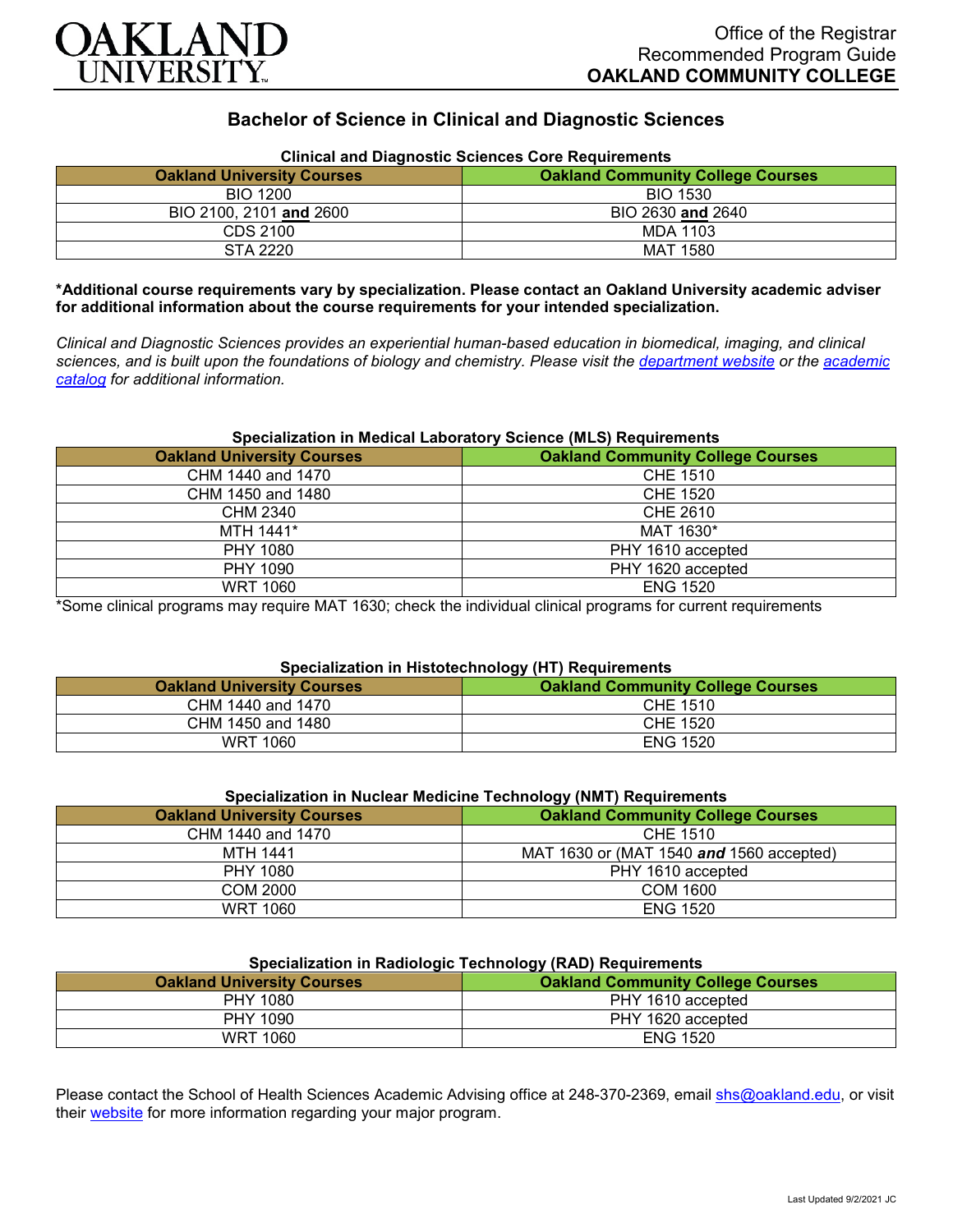

# **Bachelor of Science in Clinical and Diagnostic Sciences**

| <b>Clinical and Diagnostic Sciences Core Requirements</b> |                                          |
|-----------------------------------------------------------|------------------------------------------|
| <b>Oakland University Courses</b>                         | <b>Oakland Community College Courses</b> |
| <b>BIO 1200</b>                                           | <b>BIO 1530</b>                          |
| BIO 2100, 2101 and 2600                                   | BIO 2630 and 2640                        |
| CDS 2100                                                  | MDA 1103                                 |
| STA 2220                                                  | MAT 1580                                 |

**\*Additional course requirements vary by specialization. Please contact an Oakland University academic adviser for additional information about the course requirements for your intended specialization.**

*Clinical and Diagnostic Sciences provides an experiential human-based education in biomedical, imaging, and clinical sciences, and is built upon the foundations of biology and chemistry. Please visit the [department website](https://www.oakland.edu/shs/clinical-and-diagnostic-sciences/) or the [academic](http://catalog.oakland.edu/preview_program.php?catoid=53&poid=8663)  [catalog](http://catalog.oakland.edu/preview_program.php?catoid=53&poid=8663) for additional information.*

### **Specialization in Pre-Clinical Professions (Medicine, Dentistry, Optometry, Veterinary Medicine) Requirements**

| <b>Oakland University Courses</b>               | <b>Oakland Community College Courses</b>     |
|-------------------------------------------------|----------------------------------------------|
| CHM 1440 and 1470                               | <b>CHE 1510</b>                              |
| CHM 1450 and 1480                               | CHE 1520                                     |
| CHM 2340                                        | CHE 2610                                     |
| <b>CHM 2350</b>                                 | <b>CHE 2620</b>                              |
| CHM 2370                                        | CHE 2650                                     |
| PHY 1010 and 1100                               | PHY 1610                                     |
| PHY 1020 and 1110                               | PHY 1620                                     |
| <b>WRT 1060</b>                                 | <b>ENG 1520</b>                              |
| Elective Credits (more options available at OU) | ENG 1510; HEA 1510; MAT 1630, 1730; PSY 2740 |

## **Specialization in Pre-Pharmacy Requirements**

| <b>Oakland University Courses</b> | <b>Oakland Community College Courses</b> |
|-----------------------------------|------------------------------------------|
| CHM 1440 and 1470                 | CHE 1510                                 |
| CHM 1450 and 1480                 | CHE 1520                                 |
| CHM 2340                          | CHE 2610                                 |
| <b>CHM 2350</b>                   | <b>CHE 2620</b>                          |
| CHM 2370                          | <b>CHE 2650</b>                          |
| MTH 1554                          | <b>MAT 1730</b>                          |
| PHY 1010 and 1100                 | PHY 1610                                 |
| <b>WRT 1060</b>                   | <b>ENG 1520</b>                          |

| <b>Specialization in Pre-Physician Assistant Requirements</b> |                                             |
|---------------------------------------------------------------|---------------------------------------------|
| <b>Oakland University Courses</b>                             | <b>Oakland Community College Courses</b>    |
| <b>BIO 1201</b>                                               | Satisfied by completing (BIO 1530 and 1560) |
| CHM 1440 and 1470                                             | CHE 1510                                    |
| CHM 1450 and 1480                                             | <b>CHE 1520</b>                             |
| CHM 2340                                                      | CHE 2610                                    |
| NTR 2500                                                      | <b>HEA 1510</b>                             |
| PHY 1010 and 1100                                             | PHY 1610                                    |
| <b>PSY 1000</b>                                               | <b>PSY 2510</b>                             |
| <b>PSY 2250</b>                                               | <b>PSY 2740</b>                             |
| <b>WRT 1060</b>                                               | <b>ENG 1520</b>                             |

Please contact the School of Health Sciences Academic Advising office at 248-370-2369, email [shs@oakland.edu,](mailto:shs@oakland.edu) or visit their [website](http://www.oakland.edu/shs/advising) for more information regarding your major program.